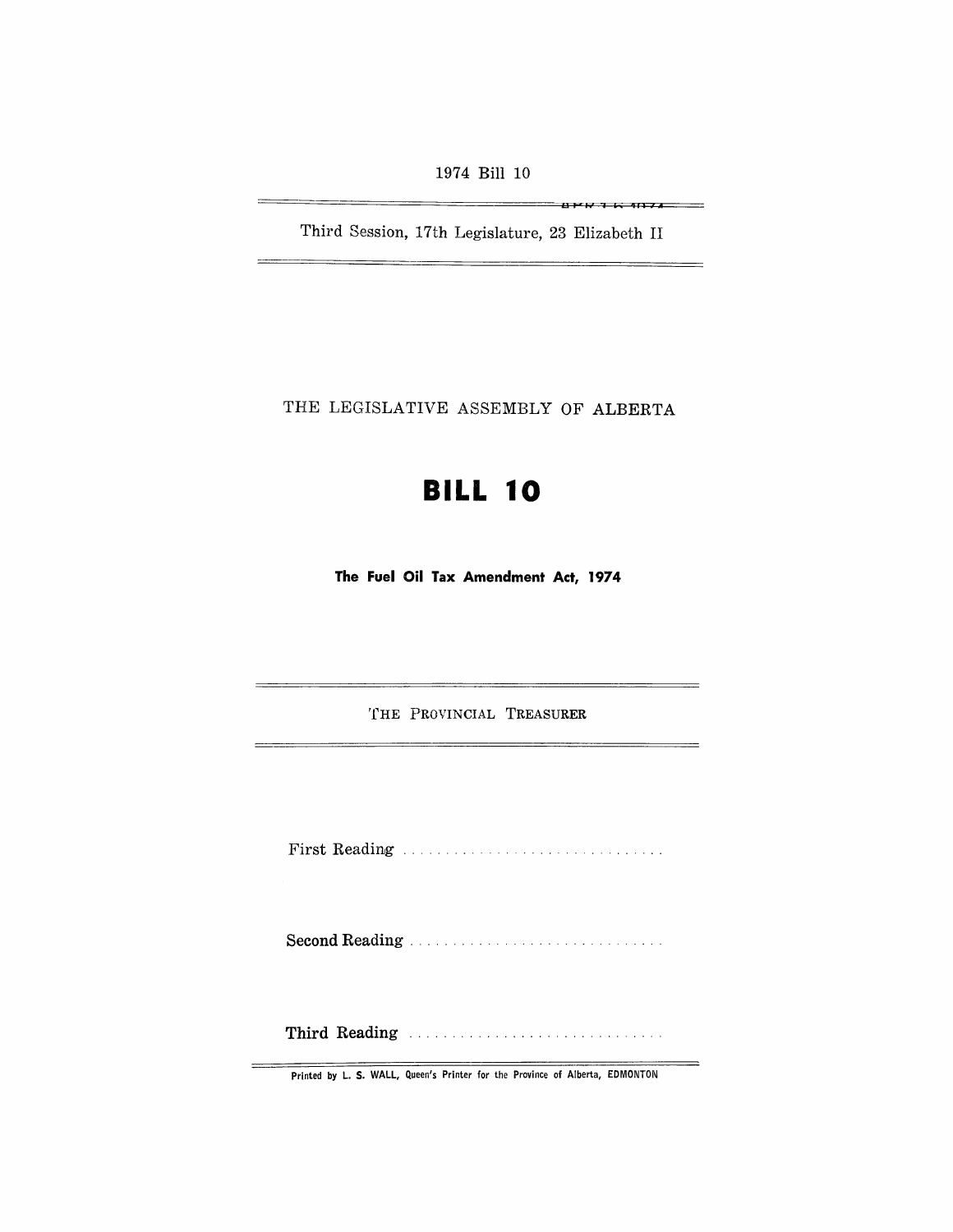*Bill 10* 

## **BILL 10**

### 1974

#### **THE FUEL OIL TAX AMENDMENT ACT, 1974**

## *(Assented to* , 1974)

**HER** MAJESTY, by and with the advice and consent of the Legislative Assembly of Alberta, enacts as follows:

1. The Fuel Oil Tax Act is hereby amended.

2. Section 17 is amended

- *(a) as to sub8ection* (1) *by striking out clause (a) and by sUbstituting the following:* 
	- (a) shall have in his possession in that motor vehicle at all times an invoice or bill of lading
		- (i) covering the fuel oil cargo being carried on or by the vehicle,
		- (ii) correctly identifying the fuel oil as marked or unmarked fuel, as the case may be, and
		- (iii) containing such other information as may be prescribed by the regulations, and
- *(b) as to 8ubsection* (2) *by striking out clause (a) and by substituting the following:* 
	- (a) shall have in his possession in that motor vehicle at all times an invoice
		- (i) covering or identifying the liquefied petroleum gas,
		- (ii) indicating that the fuel oil tax payable pursuant to sections 3 and 5 has been paid, and
		- (iii) containing such other information as may be prescribed by the regulations,
		- and

3. This Act comes into force on the day upon which it is *assented to.*